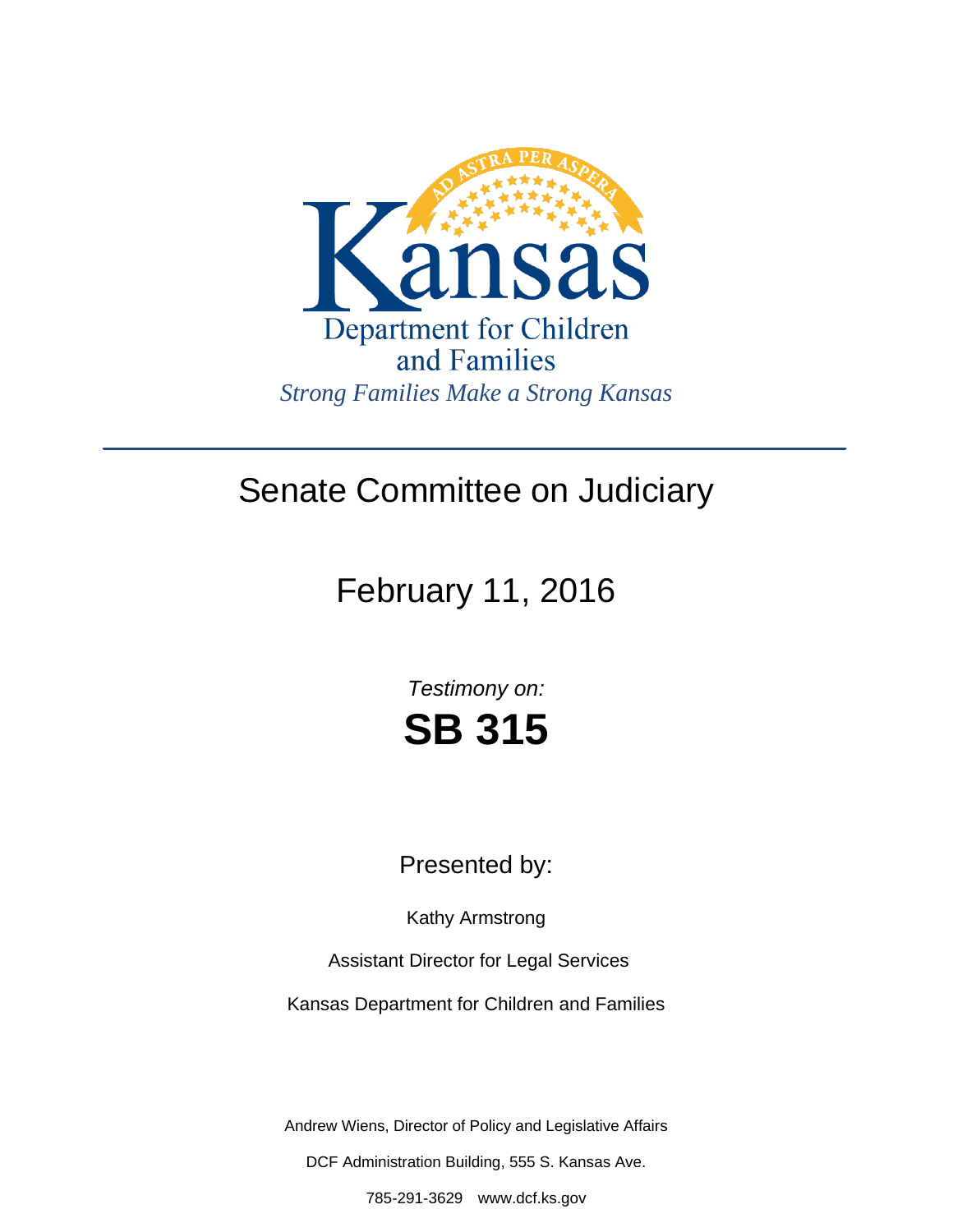#### **Testimony of:**

 Kathy Armstrong, Assistant Director for Legal Services Kansas Department for Children and Families Topeka, Kansas

#### **Testimony on:**

SB 315

#### **Chairman King, Vice Chair Smith, Ranking Member Haley and Members of the Committee:**

I am Kathy Armstrong, Assistant Director for Legal Services, Prevention and Protection Services, Kansas Department for Children and Families (DCF). Thank you for this opportunity to provide testimony regarding SB 315.

Regulations that apply to licensure of foster family homes already embody some of the language set forth in this bill. There are restrictions to the number of children in one home per the applicable regulations, but the regulations allow for exceptions. The granting of an exception is considered after reviewing numerous factors and the particular facts and circumstances of a situation.

Placement preference for children who are in DCF custody, pursuant to State and federal laws and regulations and consistent with best practices, is with relatives/siblings whenever possible. Pursuant to the federal law, Preventing Sex Trafficking and Strengthening Families Act, enacted on Sept. 29, 2014, "sibling" includes all previouslyadopted siblings of a child. The current regulation allows for the flexibility to keep sibling groups together, if it is deemed to be in the best interests of the child. The proposed bill will effectively limit the ability to place larger sibling groups in the same foster home without the exceptions allowed by current regulations. Per this bill as written, when a larger sibling group needs placement, a split of the siblings would be mandatory if the foster parents have the statutorily-limited number of children, which includes their biological children, already in their home. A sibling split can sometimes further traumatize children. The mandate does not take into account the fact that the foster home may have sufficient physical accommodations and resources to support the sibling group in need of placement.

The only exception allowed for in the proposed bill states that the number limits may be temporarily waived "in order to place a foster child in emergency foster care not to exceed 30 days in the care of an applicant or licensee." This is a narrow exception and could encourage short-term temporary or emergency placements only. If a child is then moved again after the expiration of 30 days, the result could be an increase in number